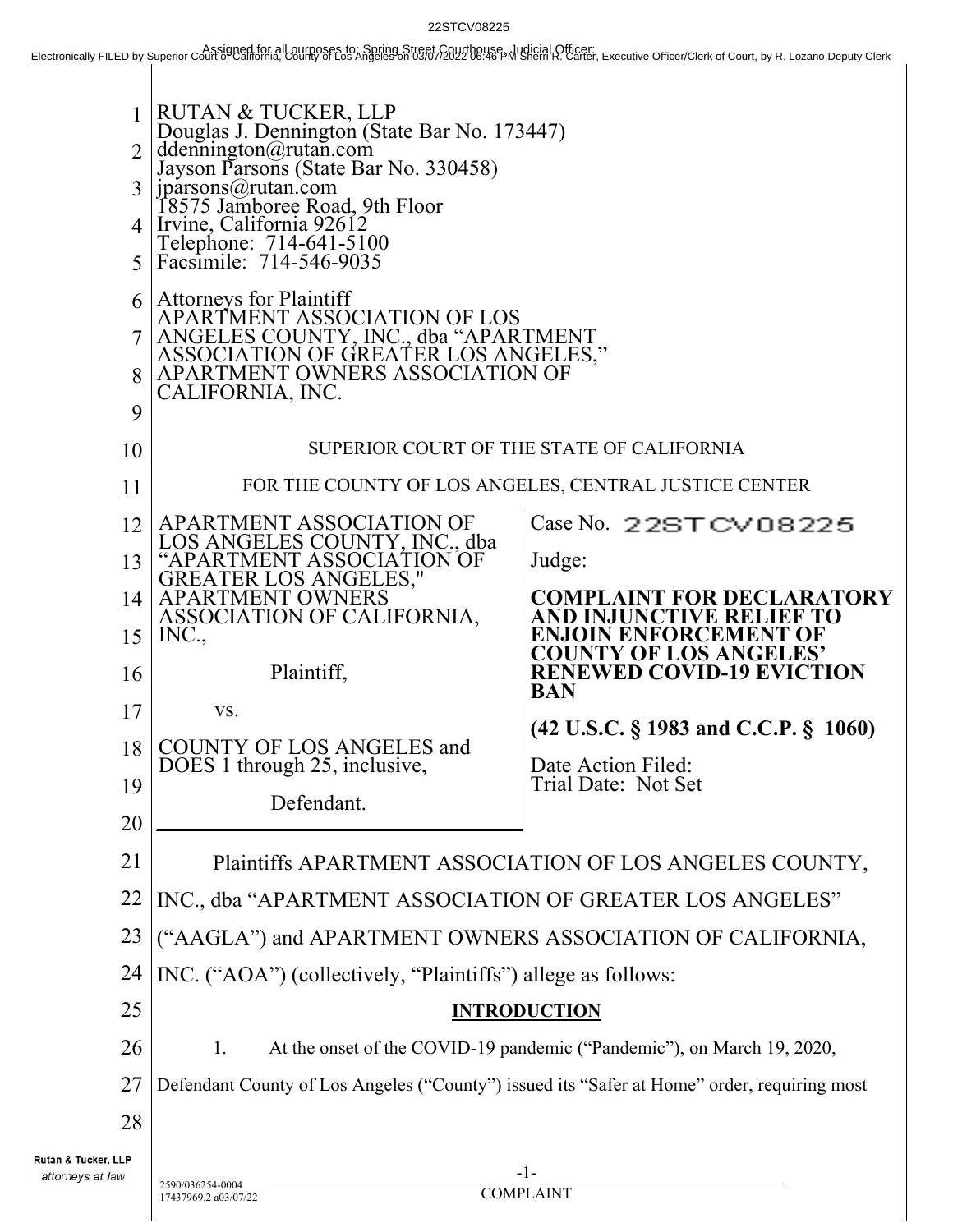1 2 3 4 businesses in the County to close temporarily in an effort to "slow the spread" of the coronavirus pathogen. Retail businesses such as restaurants and bars were particularly hit hard and financially devastated from the order, as were many thousands of County residents who were either laid off or furloughed as a result of the County's edict.

5 6 7 8 9 10 11 12 13 14 15 2. On the same day (March 19, 2020), knowing the County would be eliminating hundreds of thousands of jobs in the County, the Chair of the Los Angeles County Board of Supervisors issued an executive order implementing a "Countywide ban on evictions" for impacted residential tenants, and inviting such tenants to withhold payment of monthly rent to a later date. Thereafter, on or about March 31, 2020, the County's Board of Supervisors ("Board") ratified the Chair's executive order in its legislatively-adopted eviction ban ("Original Eviction Ban"). Over the succeeding months, the County's Board and health experts continued to extend and modify both the "Safer at Home" order and Original Eviction Ban. The County did so without any plan in place to provide rental assistance or other relief to landlords, whom the County has punished (and continues to punish) for the simple "offense" of providing needed housing to the County's residents.

16 17 18 19 20 21 22 23 24 25 26 27 28 3. On August 31, 2020, with the County's Original Eviction Ban set to expire several weeks later, Governor Newsom signed into law Assembly Bill 3088, imposing, among other things, a statewide ban on residential evictions of tenants willing to attest to being impacted by the pandemic under penalty of perjury and willing to pay 25% of their rental obligations accruing after September 1, 2020. The statewide ban also expressly preempted any local moratorium on evictions enacted or renewed after August 19, 2020. The statewide moratorium on evictions for failure to pay rent was extended twice, but the last extension expired on its own terms as of September 2021 and has not been renewed. Although the last extension expired in September 2021, the statewide moratorium continued to have a preemptive effect on the ability of cities and counties to implement new residential eviction controls until April 1, 2022. Because the County's Original Eviction Ban had expired (and could not be renewed until April 2022), between October 1, 2021 (when residential tenants not complying with the requirements for protection under state law were allowed to be evicted under state law), and the filing of this Complaint, residential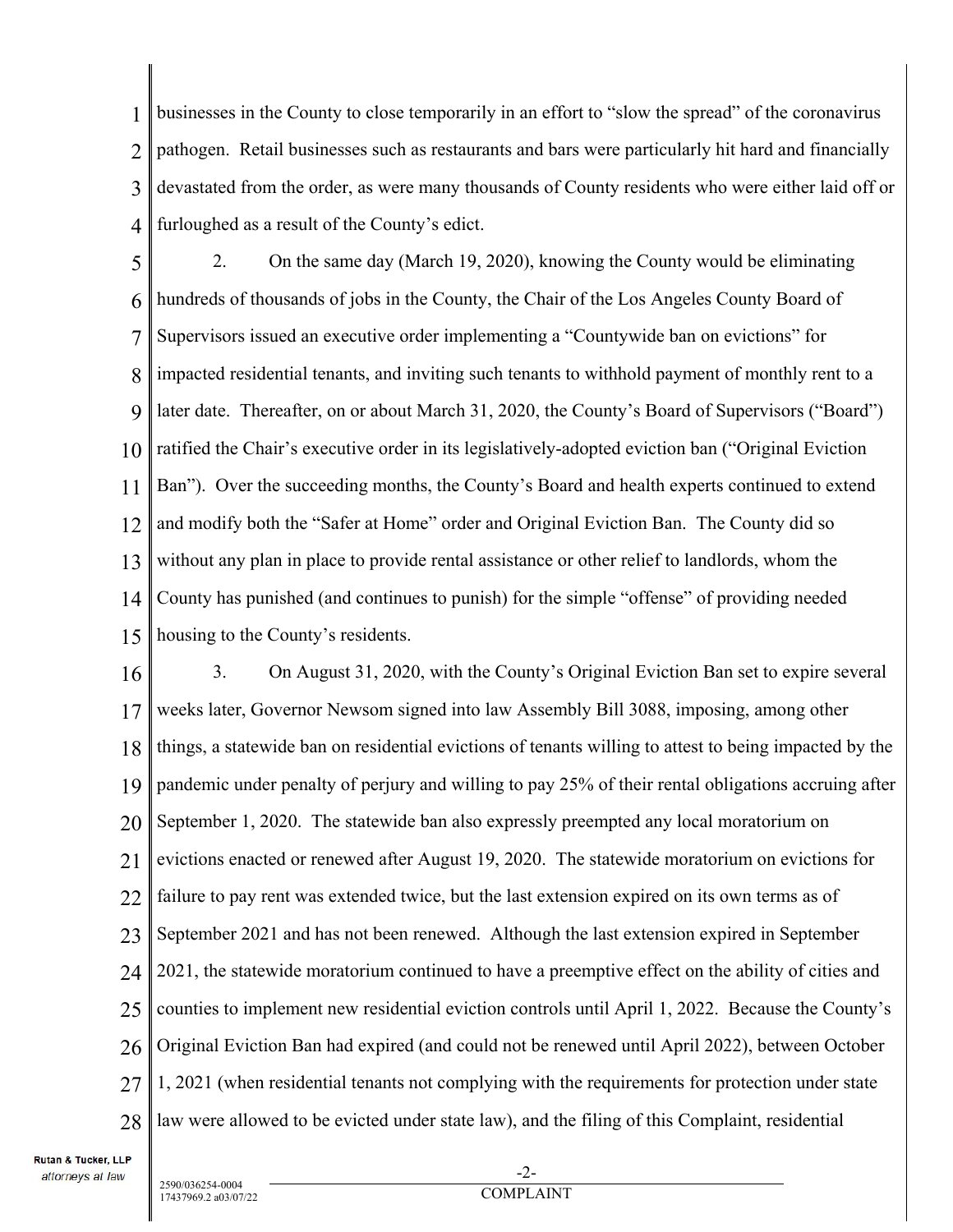1 2 3 evictions for such non-qualifying tenants have been allowed in the County based on the failure to pay rent. Indeed, as of the filing of this Complaint, tenants residing in the County who elected not to seek protection under the state moratorium, may be evicted for the failure to pay rent.

4 5 6 7 8 9 10 11 12 13 14 15 16 17 18 4. Notwithstanding the fact that the California Legislature and most other local agencies did not believe the conditions warranted any further eviction bans after the statewide ban expired in September 2021, on January 25, 2022, the County's Board doubled-down on their crusade against landlords and adopted a brand new eviction ban (which the County has elected to soften by simply relabeling it the "COVID-19 Tenant Protections Resolution" and hereinafter referred to as "Renewed Eviction Ban" or "Ban"), for the duration 2022 and potentially (with respect to some tenants) through June 30, 2023. The County did so even though: 1) the County and its health experts have made clear they have no plans for further business lock-down orders or stay-at-home orders given the high vaccination rates in the County; 2) the unemployment figures for the County, like the nation, have improved dramatically since the original lockdowns throughout 2020 and into 2021; 3) COVID-19 hospitalizations and deaths are nowhere near the levels they were at in 2020 and even 2021 when the Delta variant spread through the County; and 4) there is simply no evidence to suggest that by April 1, 2022, when the County's Renewed Eviction Ban takes effect, there will be any need whatsoever for further eviction controls at the regional level.

19 20 21 22 23 24 25 26 27 28 5. A central component of the County's Renewed Eviction Ban is its provisions allowing for tenant self-certification of financial hardship. Under the Renewed Eviction Ban as it presently stands, all residential tenants "may provide, and Landlords must accept . . . [a] Residential Tenant's self-certification of an inability to pay rent[.]" Self-certification is critical to the Renewed Eviction Ban's overall operation because self-certification is one of the three requirements necessary for a tenant to assert protections under it: "a Residential Tenant is protected from eviction . . . so long as [1] the reason for nonpayment was Financial Impacts Related to COVID-19, and [2] the Residential Tenant has provided notice to the Landlord to this effect and [3] self-certified their financial hardship." Starting April 1, 2022, landlords in the County may no longer evict residential tenants claiming an impact from the pandemic, nor may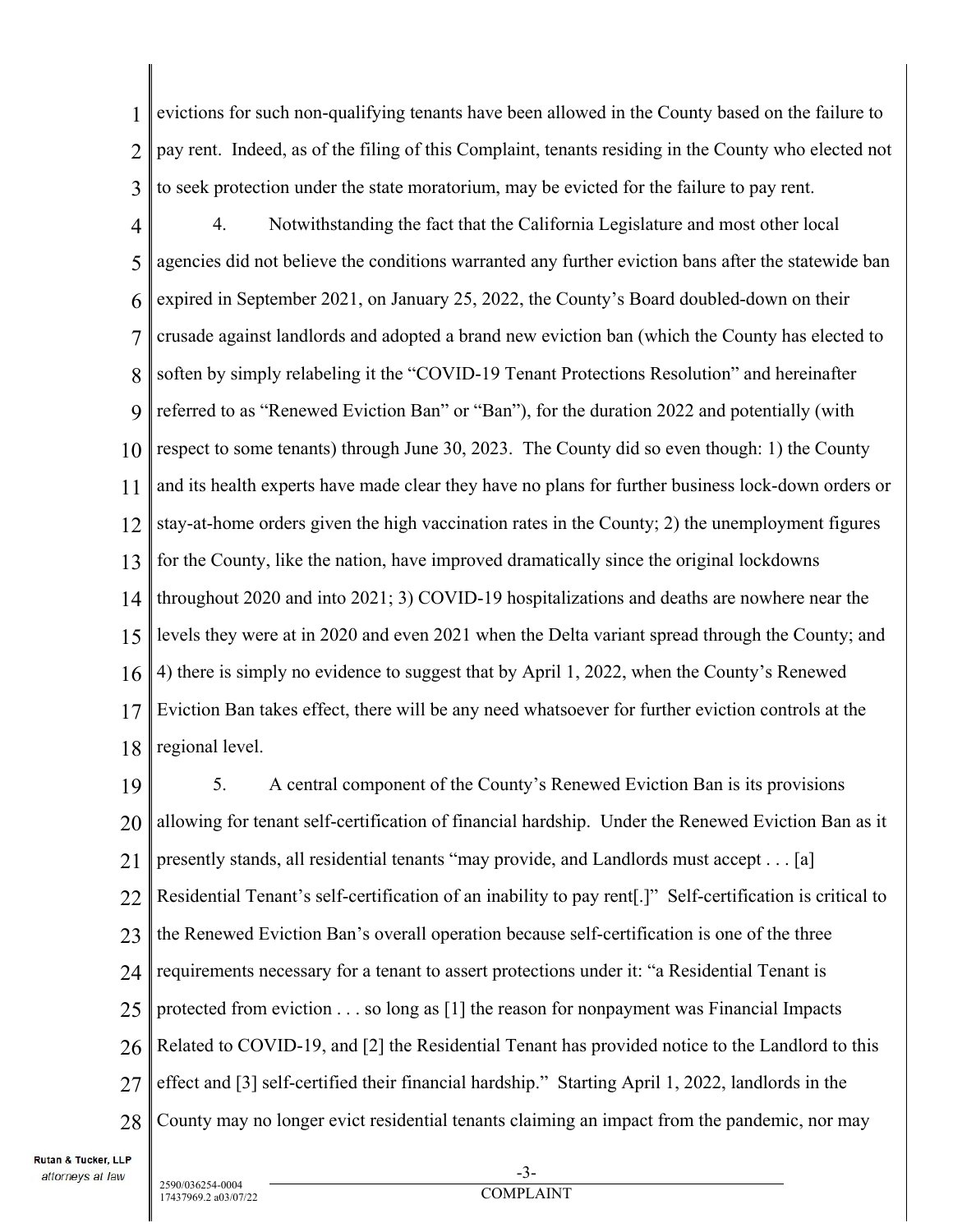1 2 3 landlords even challenge a tenant's "self-certification" of financial hardship. After May 31, 2022, all residential tenants whose household incomes are at or below 80 percent of the Area Median Income may continue to self-certify financial hardship.

- 4 5 6 7 8 9 10 11 12 13 6. While the County claims that its Renewed Eviction Ban reflects the lessons the County has learned over the many months (now years) since the beginning of the pandemic, the County has not learned the lesson most recently taught by the United States Supreme Court concerning "tenant self-certification." In August 2021, the Supreme Court in *Chrysafis v. Marks* (2021) 141 S. Ct. 2482, granted an application for injunctive relief enjoining nearly identical selfcertification provisions in New York state law prohibiting COVID-19-related evictions. Under the law enjoined by the Court, "[i]f a tenant self-certifies financial hardship, [the state law] generally precludes a landlord from contesting that certification and denies the landlord a hearing." (*Ibid.*) Citing procedural due process principles, the Court held that the scheme "violates the Court's longstanding teaching that ordinarily 'no man can be a judge in his own case' consistent with the
- 14 Due Process Clause." *(Ibid.* [citation omitted].)

15 16 17 18 19 20 21 22 23 24 25 26 27 28 7. The County's Renewed Eviction Ban also runs afoul of substantive due process because it is not a rational means of advancing legitimate state interests. The County has expressed that it has no intention to adopt new shutdown orders regarding businesses. Yet, as of January 25, 2022 when the County adopted its Renewed Eviction Ban in the face of "surging" Omicron cases, landlords throughout the County could evict impacted tenants for failure to pay rent. But there was no "flood of evictions" at the time and the County certainly has not pointed to any evidence to suggest that evictions may increase as of April 1, 2022, when the Renewed Eviction Ban for failure to pay rent goes into effect. Indeed, as of the filing of this Complaint, Omicron is no longer surging. The County has in fact admitted to the vast improvement of pandemic conditions throughout the County and on March 4, 2022, the County even lifted its indoor mask mandate in part because the County "continues to experience consistent declines in COVID-19 cases, test positivity rates, and related hospitalizations." Most visibly, the County also invited hundreds of thousands of football fans throughout the world to travel to the County and attend and gather for the NFL Super Bowl. When compared to the destruction of landlord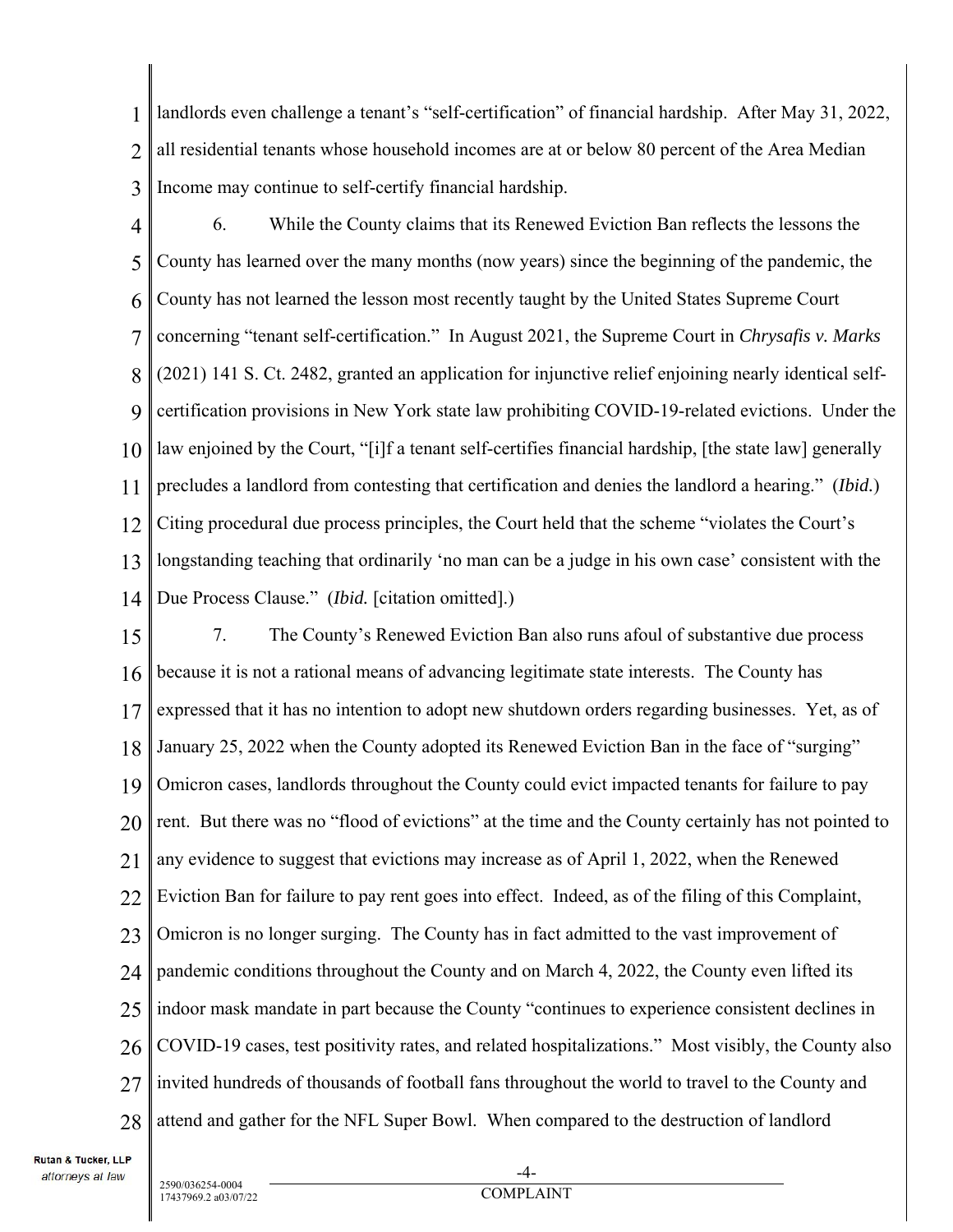1 2 3 4 5 6 livelihoods at the hands of government officials and opportunistic tenants that has persisted since March 2020, the "need" to continue commandeering residential properties to house non-paying tenants is non-existent. Quite simply, the Renewed Eviction Ban does not advance—to any degree—any legitimate public purpose. Now in year three of the pandemic, the Renewed Eviction Ban is not tailored to protect the health and safety of County residents in any rational or legitimate manner.

7 8 9 10 11 12 8. Finally, the Renewed Eviction Ban's standardless categories purporting to define "Financial Impacts" relevant to a tenant's self-certification are woefully vague. The Ban's failure to give meaningful substance to the terms allowing for self-certification effectively allows tenants to unilaterally define the scope and extent of the Ban's protections as to them. The Renewed Eviction Ban is independently infirm as void for vagueness under well-established due process principles.

13 14 15 9. The self-certification provisions in the County's Renewed Eviction Ban are not severable. If they were, the Ban would become even more constitutionally offensive, as tenants could exploit its benefits as to them without any attestation or proof whatsoever.

16 17 18 19 20 10. As set forth below, Plaintiff asserts that the Renewed Eviction Ban violates procedural and substantive due process, and is void for vagueness, under the Fourteenth Amendment to the United States Constitution. The Ban's self-certification provisions and hopelessly vague "criteria" for protection are inextricably intertwined with its other provisions. Thus, the entirety of the County's Renewed Eviction Ban must be enjoined.

21

#### **PARTIES**

22 23 24 25 26 27 28 11. Plaintiff Apartment Association of Los Angeles County, Inc., doing business as "Apartment Association of Greater Los Angeles" ("AAGLA") at all relevant times, is and was a California mutual benefit Corporation organized and authorized to do business and doing business in the State of California. Founded in 1917, AAGLA is comprised of over 10,000 members that own or manage over 200,000 rental housing units throughout the counties of Los Angeles, Ventura, and San Bernardino. For over 105 years, AAGLA has served rental housing providers through education and management advice, and as an advocate for rental housing providers at the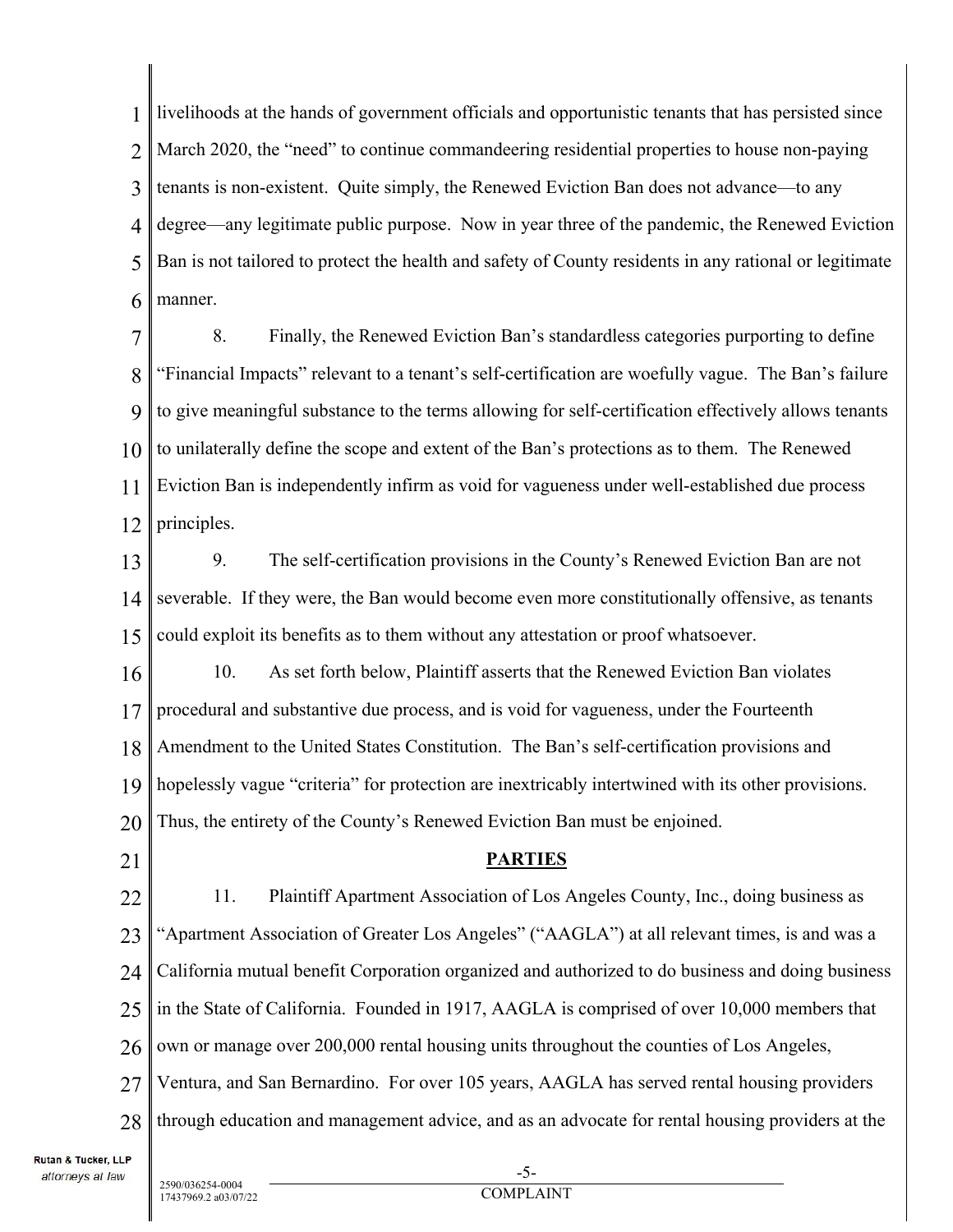1 local, county, state, and federal levels of government.

2 3 4 5 6 7 12. Plaintiff Apartment Owners Association of California, Inc. ("AOA"), at all relevant times, is and was one of the largest apartment associations in California. AOA was formed in 1982 by founder and chief executive officer, Daniel C. Faller. AOA has provided California apartment owners with low-cost, full service resources since 1982. AOA is one of the largest, individually organized groups of apartment owners in the state of California and has over 20,000 members throughout California.

8 9 13. Defendant County of Los Angeles is a charter county organized and existing as a legal subdivision under the laws of the State of California.

10 11 12 13 14 15 14. Plaintiffs do not know the true names and capacities of Defendants Does 1 through 25, inclusive, and therefore sues them by their fictitious names. Plaintiffs allege that Defendants Does 1 through 25, inclusive, are jointly, severally and/or concurrently liable and responsible for the injuries set forth herein, acting on their own or as the agents of named Defendants. Plaintiffs will amend this Complaint to insert the true names of the fictitiously-named Defendants when the same are ascertained.

16 17 18 15. Plaintiffs are informed and believe and thereon allege that each Defendant was the agent and/or employee of every other Defendant, and at all times relevant hereto was acting within the course and scope of said agency and/or employment.

19

23

24

## **VENUE**

20 21 22 16. Venue is proper because the regulatory actions challenged as violating due process have been applied to properties located in the county and judicial district in which this action is filed.

## **FACTUAL ALLEGATIONS**

# **Government Response to Pandemic Re Evictions**

25 26 27 17. During the early days of the COVID-19 pandemic, the State and County enacted a flurry of executive orders, regulations and legislative acts relating to evictions, as alleged in more detail herein below.

28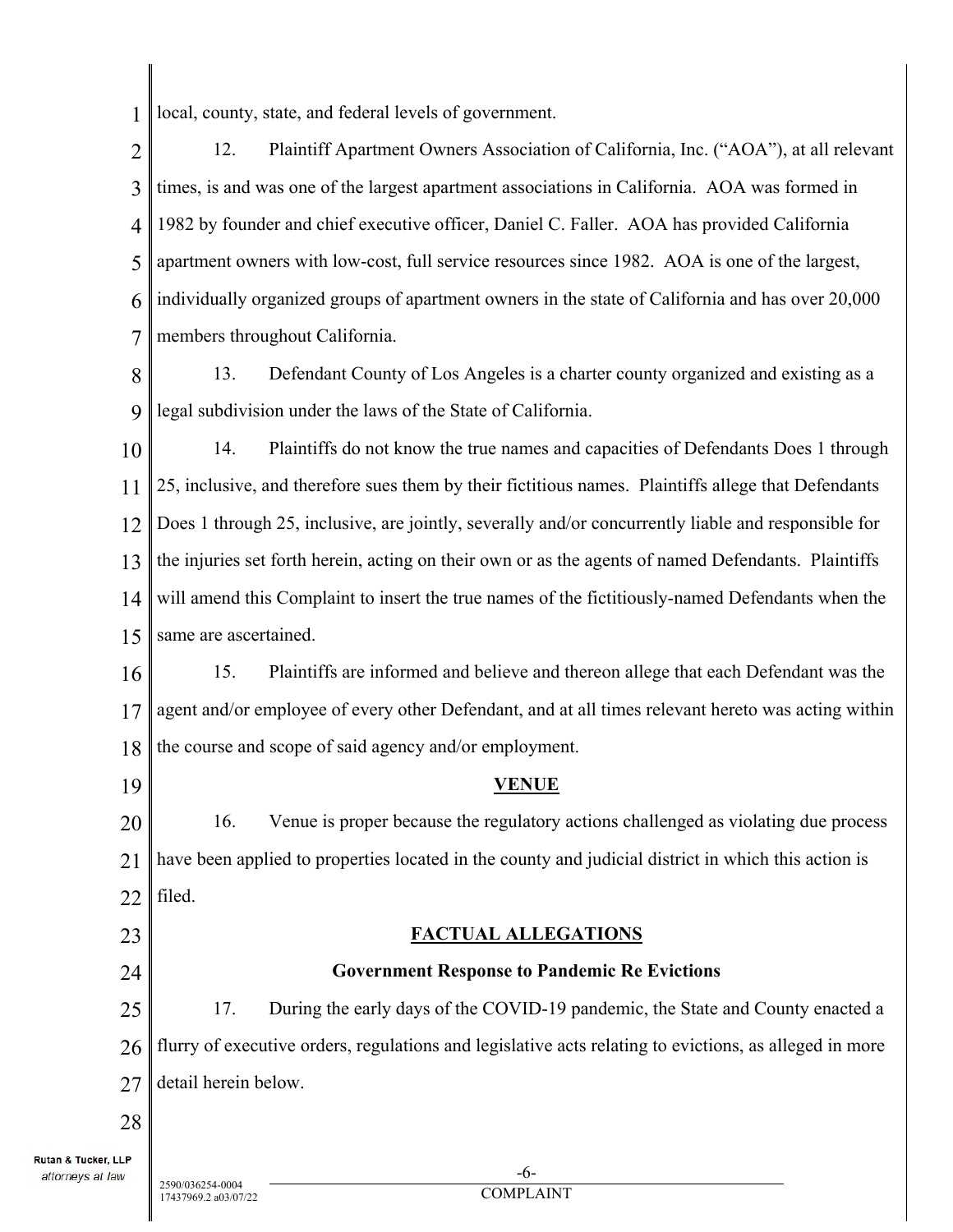| 1              | The State's Response                                                                                 |  |  |
|----------------|------------------------------------------------------------------------------------------------------|--|--|
| $\overline{2}$ | 18.<br>On March 4, 2020, Governor Newsom issued a "State of Emergency" Order to                      |  |  |
| 3              | address the threat of the spread of the Pandemic throughout California's communities.                |  |  |
| 4              | 19.<br>On March 16, 2020, Governor Newsom issued Executive Order N-28-20                             |  |  |
| 5              | authorizing and inviting local governments to halt evictions of tenants. In relevant part, the Order |  |  |
| 6              | purported to suspend provisions of state law that would "preempt or otherwise restrict a local       |  |  |
| 7              | government's exercise of its police power to impose substantive limits on residential or             |  |  |
| 8              | commercial evictions," but only to the extent that "[t]he basis for the eviction is nonpayment of    |  |  |
| 9              | rent arising out of a substantial decrease in household or business income" caused by the            |  |  |
| 10             | Pandemic or the government response thereto. The Order also required that the decrease in            |  |  |
| 11             | income be "documented." The Order initially provided that such protections would only be in          |  |  |
| 12             | effect through May 31, 2020.                                                                         |  |  |
| 13             | 20.<br>On March 27, 2020, Governor Newsom issued Executive Order N-37-20 restricting                 |  |  |
| 14             | residential evictions through May 31, 2020, if certain conditions were met, including that the       |  |  |
| 15             | tenant notified the landlord in writing of her "inability to pay the full amount due to reasons      |  |  |
| 16             | related to COVID-19," within 7 days of the date the rent was due. The Order also required that       |  |  |
| 17             | tenants retain "verifiable documentation" explaining their changed financial circumstances, as an    |  |  |
| 18             | affirmative defense to an unlawful detainer action.                                                  |  |  |
| 19             | 21. On May 29, 2020, Governor Newsom issued Executive Order No. N-66-20,                             |  |  |
| 20             | extending the eviction protections for an additional 60 days.                                        |  |  |
| 21             | On June 30, 2020, Governor Newsom issued Executive Order N-71-20, extending<br>22.                   |  |  |
| 22             | the timeframe for the protections provided by N-28-20 that authorized local governments to halt      |  |  |
| 23             | evictions for renters impacted by COVID-19 through September 30, 2020.                               |  |  |
| 24             | 23.<br>On September 1, 2020, Governor Newsom signed Assembly Bill 3088 ("AB                          |  |  |
| 25             | 3088") providing that, among other things, residential tenants who were unable to pay rent           |  |  |
| 26             | between March 1, 2020, and January 31, 2021, due to financial distress related to COVID-19 were      |  |  |
| 27             | protected from eviction, pursuant to certain requirements. AB 3088 provided that landlords could     |  |  |
| 28             | bring unlawful detainer actions against nonpaying tenants as of October 5, 2020, if a tenant failed  |  |  |
| <b>TTP</b>     |                                                                                                      |  |  |

 $\mathbb I$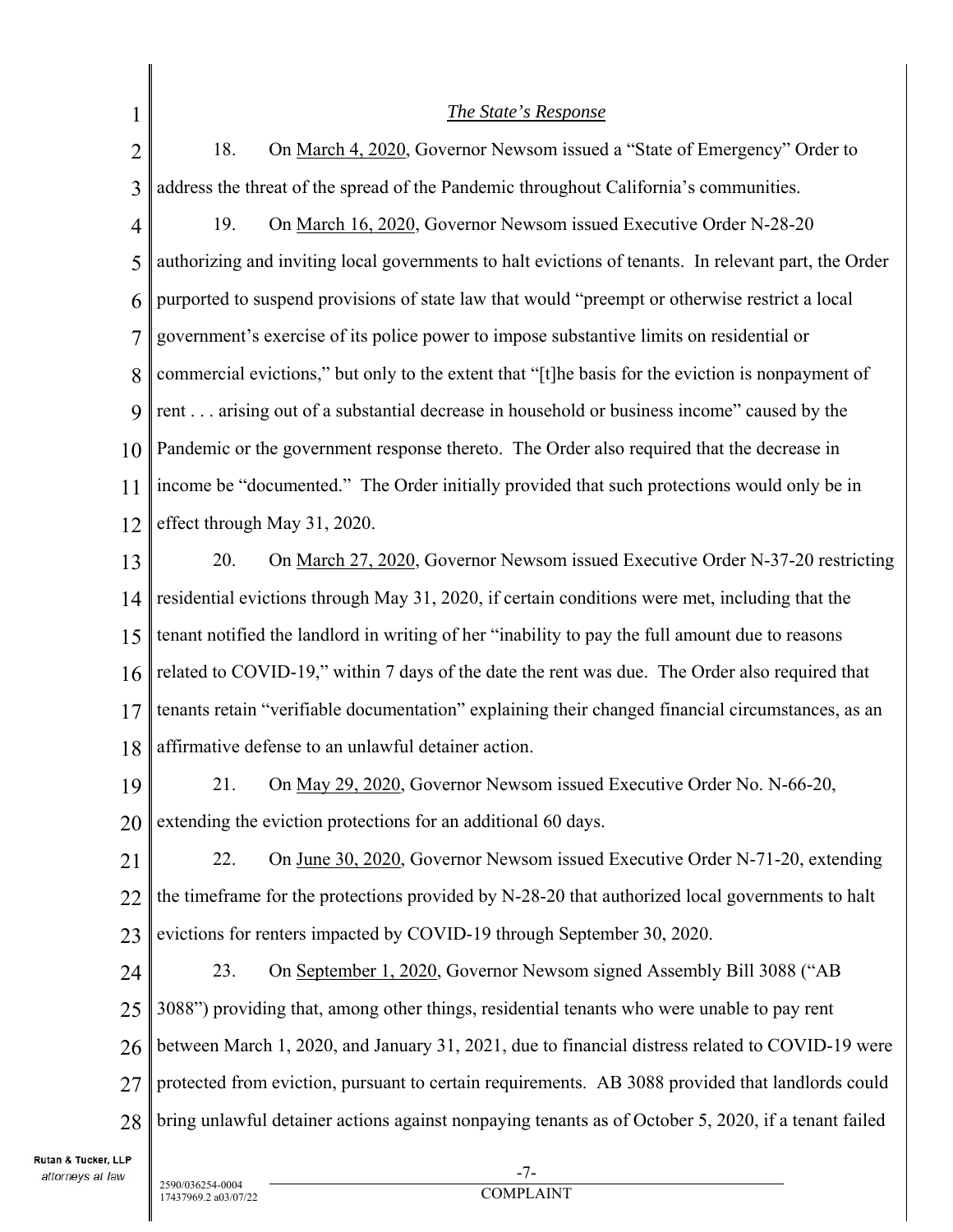1 2 3 4 5 6 to deliver a declaration stating her inability to pay due to COVID-19-related financial distress. Furthermore, AB 3088 required residential tenants, by January 31, 2021, to pay at least 25 percent of rent owed for the months of October 2020 through January 2021. Finally, AB 3088 provided that actions adopted by local governments between August 19, 2020, and January 31, 2021, to protect residential tenants from eviction due to financial hardship related to COVID-19, were temporarily preempted.

7 8 9 24. On January 29, 2021, Governor Newsom signed Senate Bill 91 ("SB 91") into law, which extended AB 3088's eviction protections through June 30, 2021, as well as the temporary preemption of a local jurisdiction's ability to enact new or amend existing eviction protections.

10 11 12 13 14 25. On June 28, 2021, Governor Newsom signed Assembly Bill 832 ("AB 832"), further extending the statewide moratorium through September 30, 2021. AB 832 provided that any local ordinances, resolutions, regulations, or administrative actions adopted "in response to the COVID-19 pandemic to protect tenants from eviction," including extensions, expansions, renewals, reenactments, or new adoptions, "shall have no effect before April 1, 2022." (Code Civ.

15 Proc. § 1179.05, subd. (a)(1).)

16

### *The California Courts' Response*

17 18 19 20 26. On April 6, 2020, the California Judicial Council, the policymaking body of the California courts, issued temporary measures, including Rules 1 and 2, which effectively prohibited the bringing of unlawful detainer actions and judicial foreclosures. This independent eviction moratorium expired on September 1, 2020.

21 22 23 24 25 26 27 28 *The County's Response*  27. Since March 2020, the County of Los Angeles has enacted and continues to enact resolutions and regulations relating to evictions, as alleged in more detail herein below. 28. On March 4, 2020, the Los Angeles County Board of Supervisors ("Board") proclaimed and ratified a local emergency. On that same day, the County Health Officer determined there to be an imminent and proximate threat to public health due to COVID-19 within the County and concurrently declared a Local Health Emergency. 29. On March 19, 2020, as previously alleged, the Chair of the Board issued an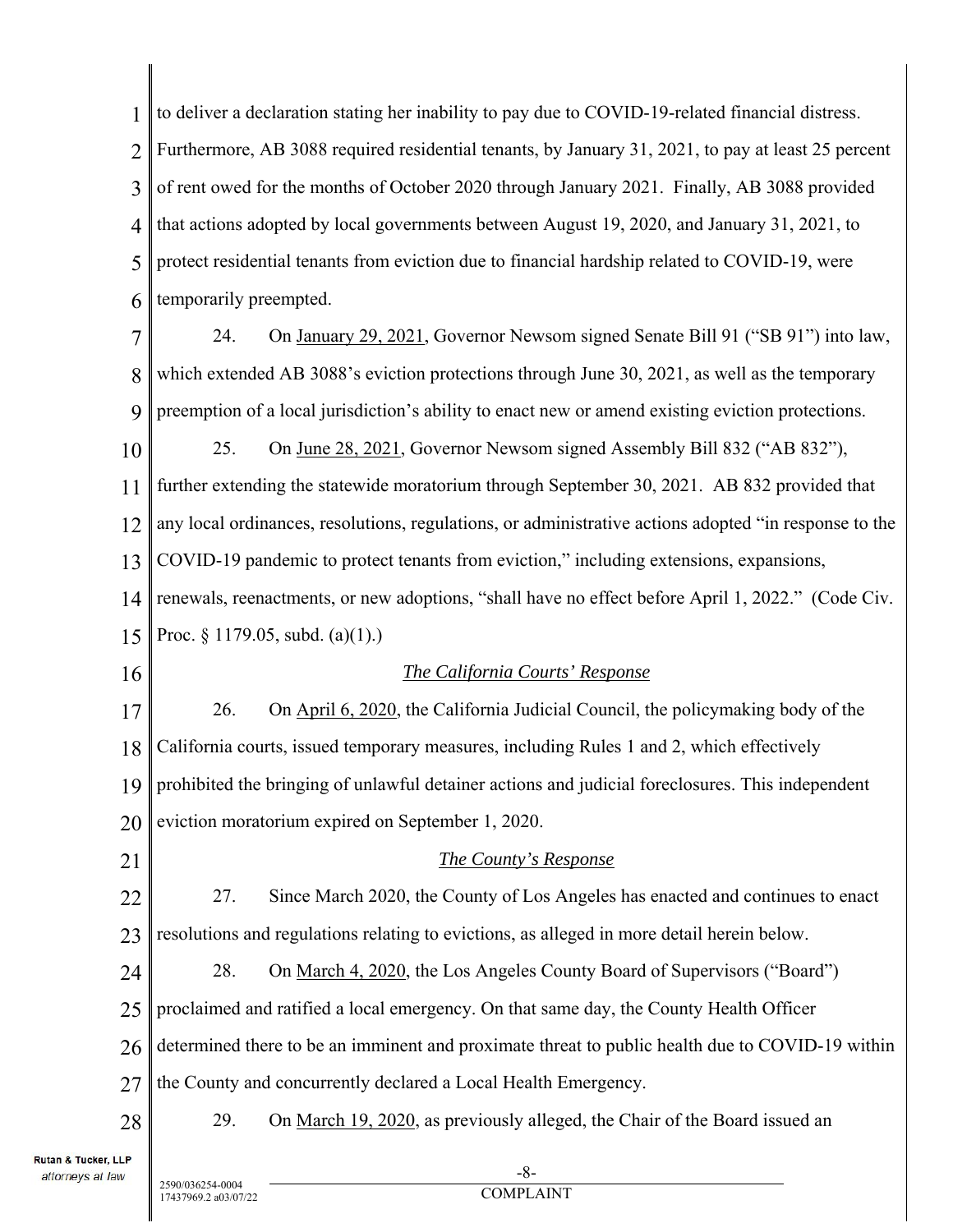1 2 3 4 5 6 7 8 9 10 11 12 13 14 15 16 17 18 19 20 21 22 23 24 25 26 27 28  $-9$ executive order imposing the Original Eviction Ban for non-payment of rent by residential and commercial tenants impacted by COVID-19, commencing March 4, 2020, and initially set to expire on May 31, 2020. 30. On March 31, 2020, the Board ratified the Chair's Original Eviction Ban. 31. On April 14, 2020, the Board amended the County moratorium to include all incorporated cities within the County, as well as include all mobilehome owners who rented space in mobilehome parks within the Original Eviction Ban. 32. On May 12, 2020, the Board decided to extend the Original Eviction Ban the through June 30, 2020. Also on that day, the Board determined to reevaluate the Original Eviction Ban every thirty days. 33. On June 23, 2020, the Board again extended the Original Eviction Ban through July, 31, 2020. 34. On July 21, 2020, the Board extended the Original Eviction Ban through September 30, 2020. 35. On September 1, 2020, the Board again extended the Original Eviction Ban through October 31, 2020, and established the County's eviction protections as the baseline for all incorporated cities within Los Angeles County, including cities with their own local eviction moratoria, to the extent a city's moratorium does not include the same or greater tenant protections as the County Moratorium. Because this occurred after August 19, 2020, the newly enacted state moratorium (via AB 3088) preempted the County's local protections for nonpayment of rent through February 1, 2021. 36. On October 13, 2020, the Board again attempted to extend the Original Eviction Ban through November 30, 2020. 37. On November 10, 2020, the Board, yet again, tried to extend the Original Ban through January 31, 2021. 38. On December 8, 2020, the Board approved amending and restating the Original Eviction Ban to include prohibitions on harassment or intimidation of residential mobilehome space renters and delineated the types of forbidden harassing and intimidating acts. The Board also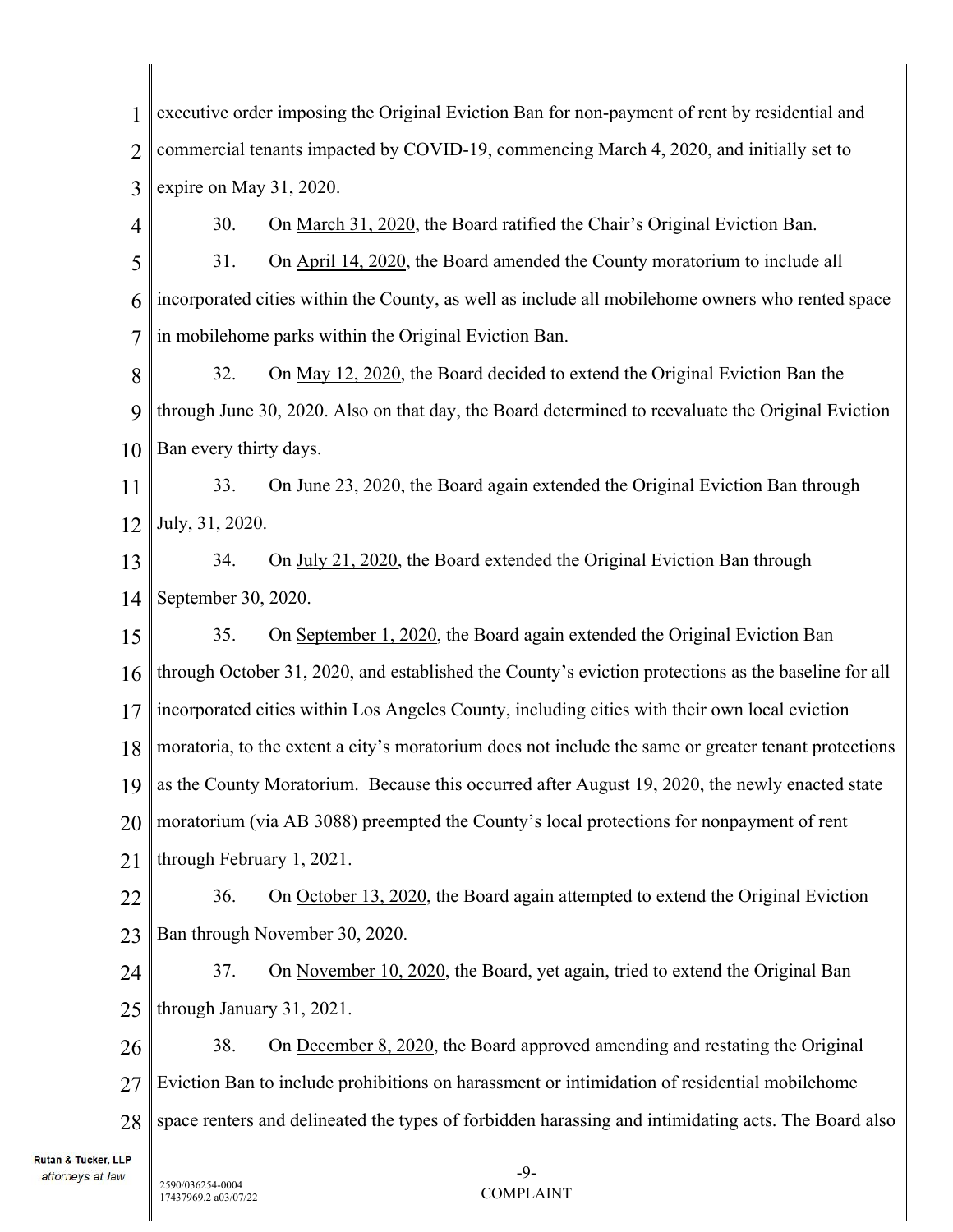1 added further protections for residential and mobilehome space renters.

2 3 4 5 6 39. On January 5, 2021, the Board purported again to extend the Original Eviction Ban through February 28, 2021. However, the State legislature, via SB 91 (signed by the Governor on January 29, 2021) extended the State law's preemptive effects on local ordinances through July 1, 2021, for any extensions or renewals passed by local bodies "that occur[ed] between August 19, 2020, and June 30, 2021."

7 8 40. On February 23, 2021, the Board purported to extend the Original Eviction Ban the through June 30, 2021, thus eliminating the practice of extending it each month.

9 10 11 12 13 41. On June 22, 2021, the Board again tried to extend non-preempted provisions of the Original Eviction Ban through September 30, 2021. However, the State legislature, via AB 832 (signed by the Governor on June 28, 2021) extended the State law's preemptive effects on local ordinances through April 1, 2022, for any extensions or renewals passed by local bodies "that occur[ed] between August 19, 2020, and March 31, 2022."

14 15 42. On September 28, 2021 the Board approved extending the non-preempted provisions of the Original Eviction Ban through January 31, 2022.

16

#### **The County's Renewed Eviction Ban**

17 18 19 20 21 22 23 43. Even though the County continues to extend its Eviction Bans frequently, as previously alleged, the ban on evictions at least for the non-payment of rent was (and now currently is) preempted under the statewide eviction ban memorialized in AB 3088 (extended by SB 91 and AB 832). AB 3088 provided that any local eviction moratorium extended, expanded, renewed or reenacted after August 19, 2020, could not take effect until after January 31, 2021. By operation of SB 91 and AB 832, any such attempts to extend, expand, renew or reenact local moratoria could have no effect before April 1, 2022.

24 25 26 27 28 44. At their recent meeting on January 25, 2022, the Board adopted its Renewed Eviction Ban. This new moratorium generally comes in two phases: Phase 1 is from February 1, 2022 through May 31, 2022, and Phase 2 is from June 1, 2022 through December 31, 2022. Phase 1 is substantially identical to the prior extensions of the Original Eviction Ban, and bans evictions for any tenants impacted by the pandemic. Because the Renewed Eviction Ban cannot as a matter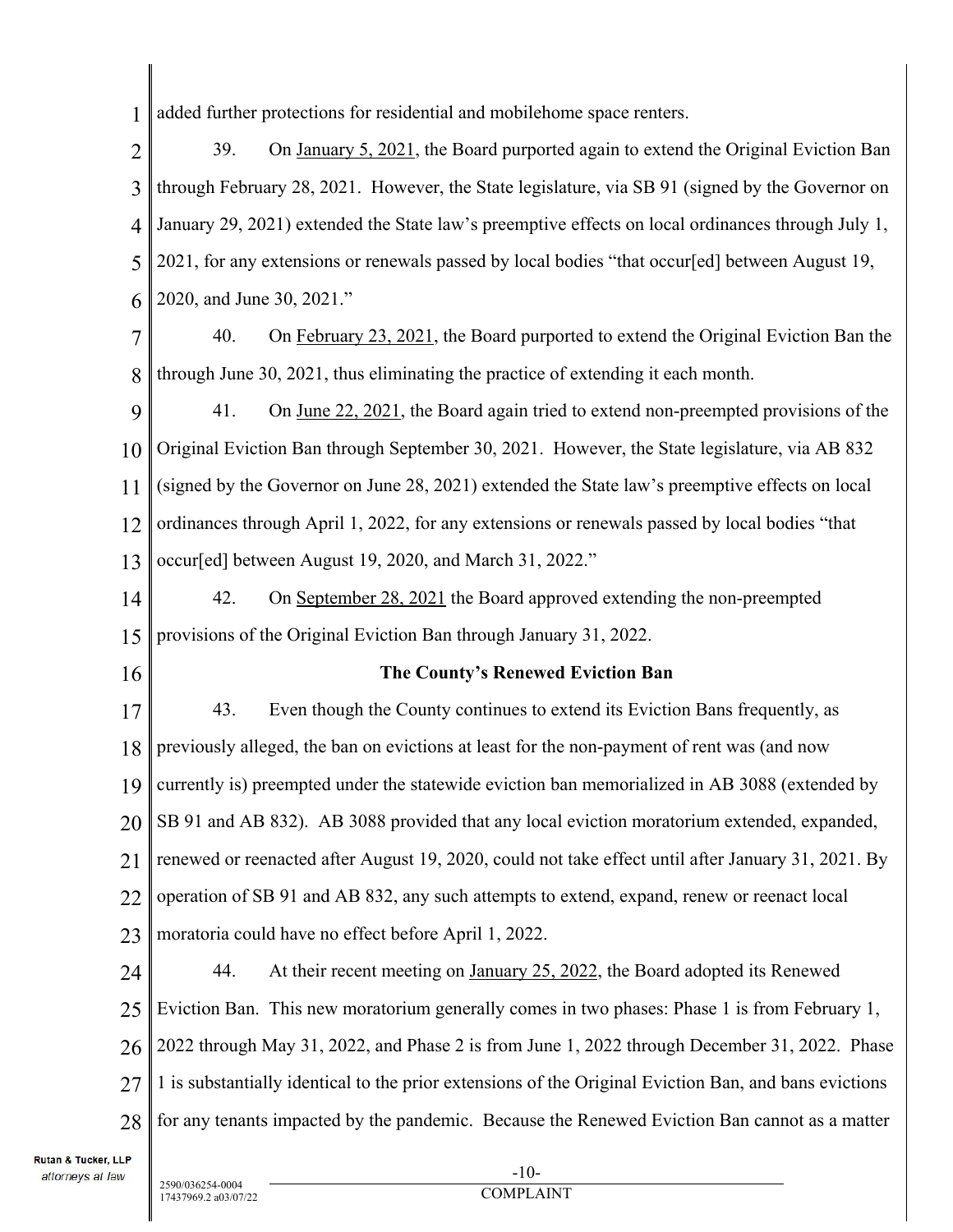1 2 3 4 5 6 7 8 9 10 of state law take effect until April 1, 2022 for evictions based on the nonpayment of rent, such evictions may take place in the County only until April 1, 2022 (unless enjoined by this Court). Phase 2, effective as of June 1, 2022, will extend protections against evictions for the failure to pay rent only to households with income at or below 80% Area Median Income ("AMI"). Other protections (such as the ban against evictions for unauthorized occupants or pets) would remain in Phase 2. At that time, the County also laid the groundwork for a potential third phase running from January 1, 2023, through June 30, 2023, which would eliminate all protections other than for the failure to pay rent by tenants with income at or below 80% AMI. A copy of the January 25, 2022 Motion and Ordinance as approved by the County's Board of Supervisors is attached hereto as **Exhibit A**.

11 12 13 14 15 16 17 18 19 20 21 22 23 24 25 26 27 28 45. Importantly, the Renewed Eviction Ban (now stylized by the County as "Tenant Protections") allows for tenant self-certification of financial hardship. Specifically, during Phase 1, all "Residential Tenants seeking protection under this Resolution, may provide, and Landlords must accept . . . [a] Residential Tenant's self-certification of inability to pay rent[.]" Phase 2 limits tenant self-certification to tenants whose household income is at 80 percent of Area Medium Income or below. Self-certification is critical to the Renewed Eviction Ban's overall operation because it provides that "a Residential Tenant is protected from eviction . . . so long as the reason for nonpayment was Financial Impacts Related to COVID-19, and the Residential Tenant has provided notice to the Landlord to this effect and self-certified their financial hardship[.]" 46. Finally, the self-certification provisions of the County's Renewed Eviction Ban are not severable as they are inextricably intertwined with the overall operation of the moratorium. California courts consider four factors when assessing severability of unconstitutional provisions in municipal ordinances. (See *Vivid Entm't, LLC v. Fielding* (2014) 774 F.3d 566, 573–77 [applying California law and finding that factors are whether the ordinance includes a severability clause, though this is "not conclusive," as well as whether the challenged provision is "grammatically, functionally, and volitionally separable"].) To enjoin only the self-certification provisions of the Renewed Eviction Ban would render the Ban even more constitutionally offensive to property owners' and lessors' due process rights. For example, if the Court severed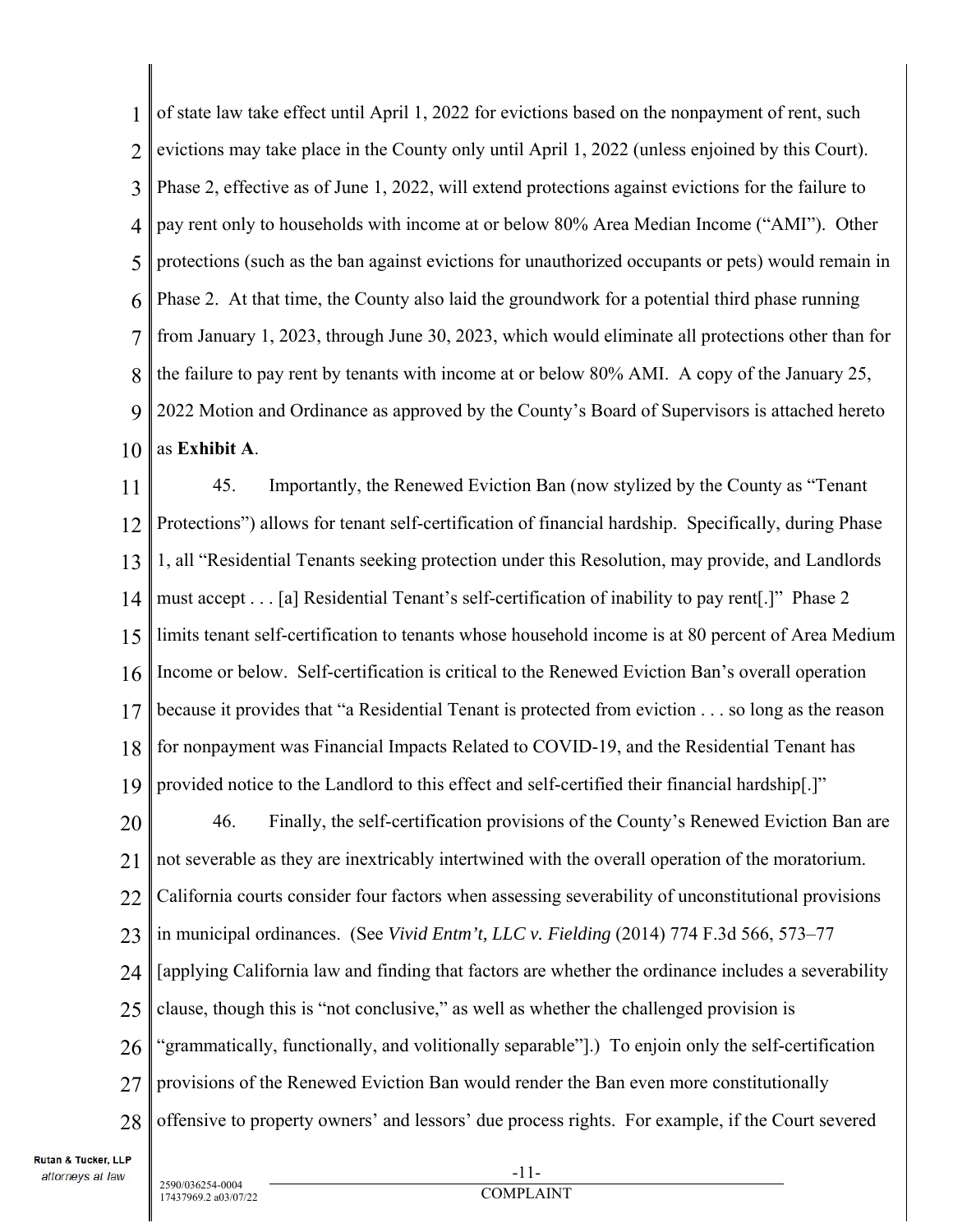| 1              | the self-certification provisions but left the Ban's remaining provisions intact, then tenants could   |  |
|----------------|--------------------------------------------------------------------------------------------------------|--|
| $\overline{2}$ | be protected from eviction "so long as the reason for nonpayment was Financial Impacts Related         |  |
| 3              | to COVID-19, and the Tenant has provided notice to the Landlord to this effect." Indeed, severing      |  |
| 4              | the unconstitutional self-certification provisions of the Renewed Eviction Ban would amplify its       |  |
| 5              | unconstitutionality rather than save it.                                                               |  |
| 6              | <b>FIRST CLAIM FOR RELIEF</b>                                                                          |  |
| 7              | Procedural Due Process - Fourteenth Amendment of the U.S. Constitution;                                |  |
| 8              | 42 U.S.C. § 1983                                                                                       |  |
| 9              | (By Plaintiffs against All Defendants)                                                                 |  |
| 10             | 47.<br>Plaintiffs incorporate herein by reference each and every allegation contained in the           |  |
| 11             | preceding paragraphs of this Complaint as though fully set forth herein.                               |  |
| 12             | 48.<br>The Due Process clause of the Fourteenth Amendment to the United States                         |  |
| 13             | Constitution provides in part: "[N] or shall any State deprive any person of life, liberty, or         |  |
| 14             | property, without due process of law."                                                                 |  |
| 15             | Property owners have a legitimate property interest, grounded in state law, in the<br>49.              |  |
| 16             | property they own and in the right to retake possession of that property pursuant to California's      |  |
| 17             | unlawful detainer process. (See, e.g., Alabama Ass'n of Realtors v. Dep't of Health & Human            |  |
| 18             | Servs. (2021) 141 S. Ct. 2485, 2489 ["[P] reventing [landlords] from evicting tenants who breach       |  |
|                | 19    their leases intrudes on one of the most fundamental elements of property ownership—the right to |  |
| 20             | exclude."[.)                                                                                           |  |
| 21             | 50.<br>The County's Renewed Eviction Ban deprives property owners of their procedural                  |  |
| 22             | due process right to "be heard at a meaningful time and in a meaningful manner" with respect to a      |  |
| 23             | tenants' self-certification of financial hardship. (Matthews v. Eldridge (1976) 424 U.S. 319, 335.)    |  |
| 24             | Indeed, the Supreme Court found that a nearly identical COVID-19 eviction scheme in New York           |  |
| 25             | state law deprived the property owner plaintiffs of their due process rights by allowing a tenant's    |  |
| 26             | "self-certific[ation] [of] financial hardship" to block eviction proceedings and "den[y] the landlord  |  |
| 27             | a hearing." (Chrysafis, supra, 141 S. Ct. at p. 2482.) Here, under the Ban, "[n]o landlord shall       |  |
| 28             | evict a Tenant so long as the reason for nonpayment was Financial Impacts Related to                   |  |
|                |                                                                                                        |  |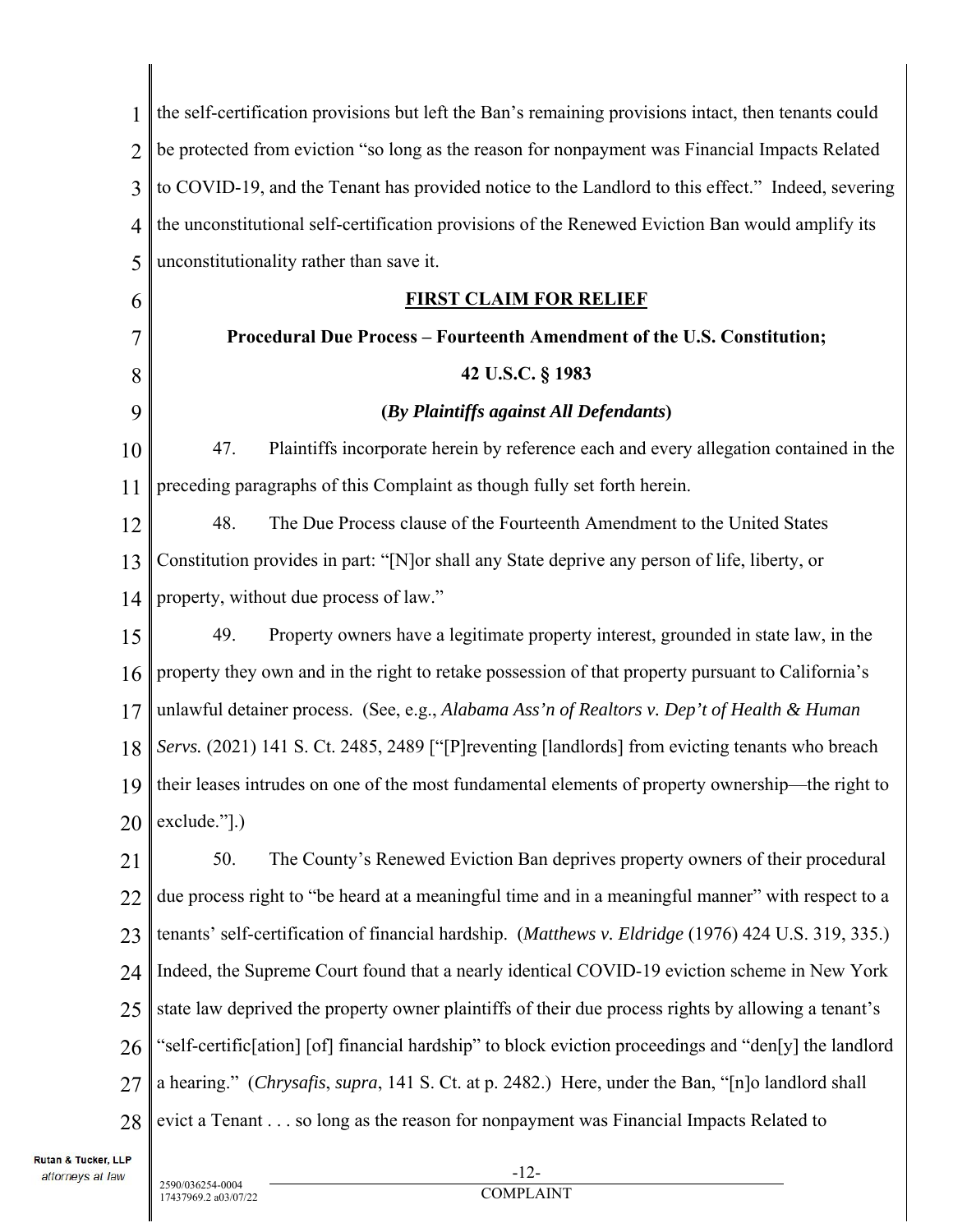1  $\mathcal{D}$ COVID-19, and the Tenant has provided notice to the Landlord to this effect and certified their financial hardship[.]"

3 4 5 6 7 8 9 10 11 12 51. Moreover—like the New York law invalidated in *Chrysafis*—the County's Renewed Eviction Ban provides no avenue for landlords to contest or challenge these selfcertifications. In effect, the only "procedures" safeguarding owners from erroneous deprivations of their property rights are tenants' subjective determinations as to whether they fall within one of the self-certification's hopelessly vague categories. The Renewed Eviction Ban "violates the Court's longstanding teaching that ordinarily 'no man can be a judge in his own case' consistent with the Due Process Clause." (*Chrysafis*, *supra*, 141 S. Ct. at p. 2482.) The Supreme Court was clear in *Chrysafis* that Due Process is violated so long as the law "generally precludes a landlord from contesting" the tenant's self-certification of hardship. (*Ibid.*) The Ban continues to do so and therefore violates landlords' Due Process rights.

13 14 15 16 52. Defendants are depriving property owners of their property rights without providing an adequate procedural remedy by implementing the Renewed Eviction Ban's provisions foreclosing property owners from commencing or prosecuting eviction proceedings upon the submission of a tenant's self-certification.

17 18 19 53. Acting under color of state law, Defendant has caused, and will continue to cause, property owners to be deprived of their property without due process in violation of their procedural due process rights under the Fourteenth Amendment.

20 21 22 54. In the absence of declaratory and injunctive relief, property owners will continue to be irreparably harmed and to be subjected to this deprivation of rights guaranteed to them by the United States Constitution.

23 24 25 55. Plaintiffs found it necessary to engage the services of private counsel to vindicate their members' rights under the law. Plaintiffs are therefore entitled to an award of attorney's fees and litigation expenses as allowed by law.

26 27

28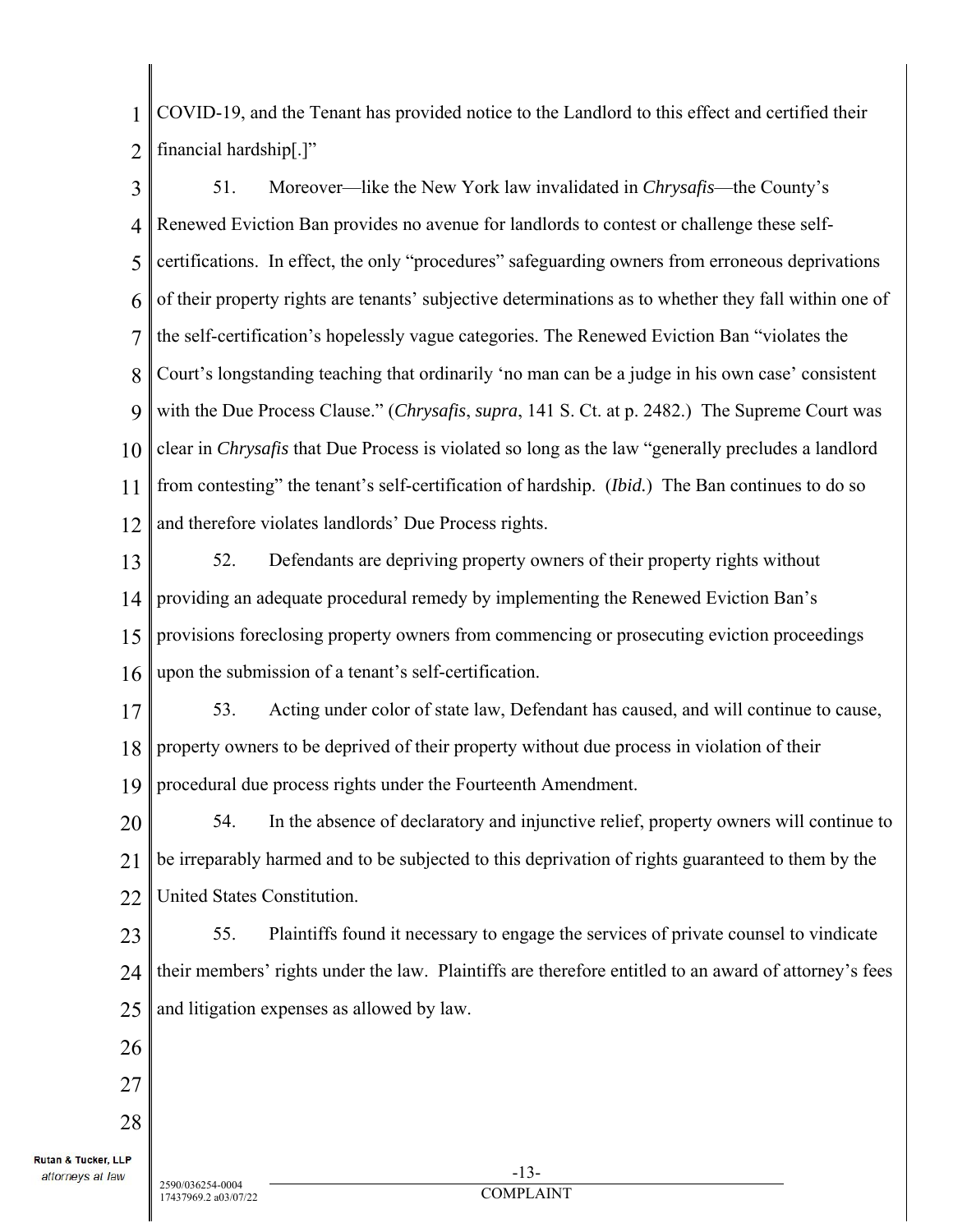| $\mathbf 1$    | <b>SECOND CLAIM FOR RELIEF</b>                                                                        |  |  |
|----------------|-------------------------------------------------------------------------------------------------------|--|--|
| $\overline{2}$ | <b>Substantive Due Process - Fourteenth Amendment of the U.S. Constitution;</b>                       |  |  |
| 3              | 42 U.S.C. § 1983                                                                                      |  |  |
| $\overline{4}$ | (By Plaintiffs against All Defendants)                                                                |  |  |
| 5              | Plaintiffs incorporate herein by reference each and every allegation contained in the<br>56.          |  |  |
| 6              | preceding paragraphs of this Complaint as though fully set forth herein.                              |  |  |
| 7              | The Due Process clause of the Fourteenth Amendment to the United States<br>57.                        |  |  |
| 8              | Constitution provides in part: "[N]or shall any State deprive any person of life, liberty, or         |  |  |
| 9              | property, without due process of law." This provision "guarantees more than fair process,"            |  |  |
| 10             | Washington v. Glucksberg (1997) 521 U.S. 702, 719, in that it also contains a substantive             |  |  |
| 11             | component which "bar[s] certain government actions regardless of the fairness or procedures used      |  |  |
| 12             | to implement them." (Daniels v. Williams (1986) 474 U.S. 327, 331; cf. Collins v. Harker Heights      |  |  |
| 13             | (1992) 503 U.S. 115, 126 [noting that the Due Process Clause was intended to prevent government       |  |  |
| 14             | officials "from abusing [their] power, or employing it as an instrument of oppression"].)             |  |  |
| 15             | Substantive due process "prevents the government from engaging in conduct that<br>58.                 |  |  |
| 16             | 'shocks the conscience' or interferes with rights 'implicit in the concept of ordered liberty."       |  |  |
| 17             | (United States v. Salerno (1987) 481 U.S. 739, 746.) Local ordinances violate substantive due         |  |  |
| 18             | process where they are "clearly arbitrary and unreasonable, having no substantial relation to the     |  |  |
|                | 19   public health, safety, morals, or general welfare." (Euclid v. Ambler Realty Co. (1926) 272 U.S. |  |  |
| 20             | 365, 395.) The applicable tier of constitutional scrutiny proscribes regulations that are "arbitrary, |  |  |
| 21             | discriminatory, or demonstrably irrelevant." (Nebbia v. New York (1934) 291 U.S. 502, 539.)           |  |  |
| 22             | The Renewed Eviction Ban is clearly arbitrary and unreasonable and does not share<br>59.              |  |  |
| 23             | a substantial relation to public health, safety, morals, or general welfare.                          |  |  |
| 24             | At the expiration of state eviction protections in September 2021, landlords within<br>60.            |  |  |
| 25             | the County have been free to bring unlawful detainer actions against nonpaying tenants, even          |  |  |
| 26             | those impacted financially by the Pandemic.                                                           |  |  |
| 27             | At the County's December 18, 2021 Board of Supervisors meeting, the County's<br>61.                   |  |  |
| 28             | Director of Public Health, Barbara Ferrer, stated that no further lockdowns were planned at that      |  |  |
| <b>LP</b>      |                                                                                                       |  |  |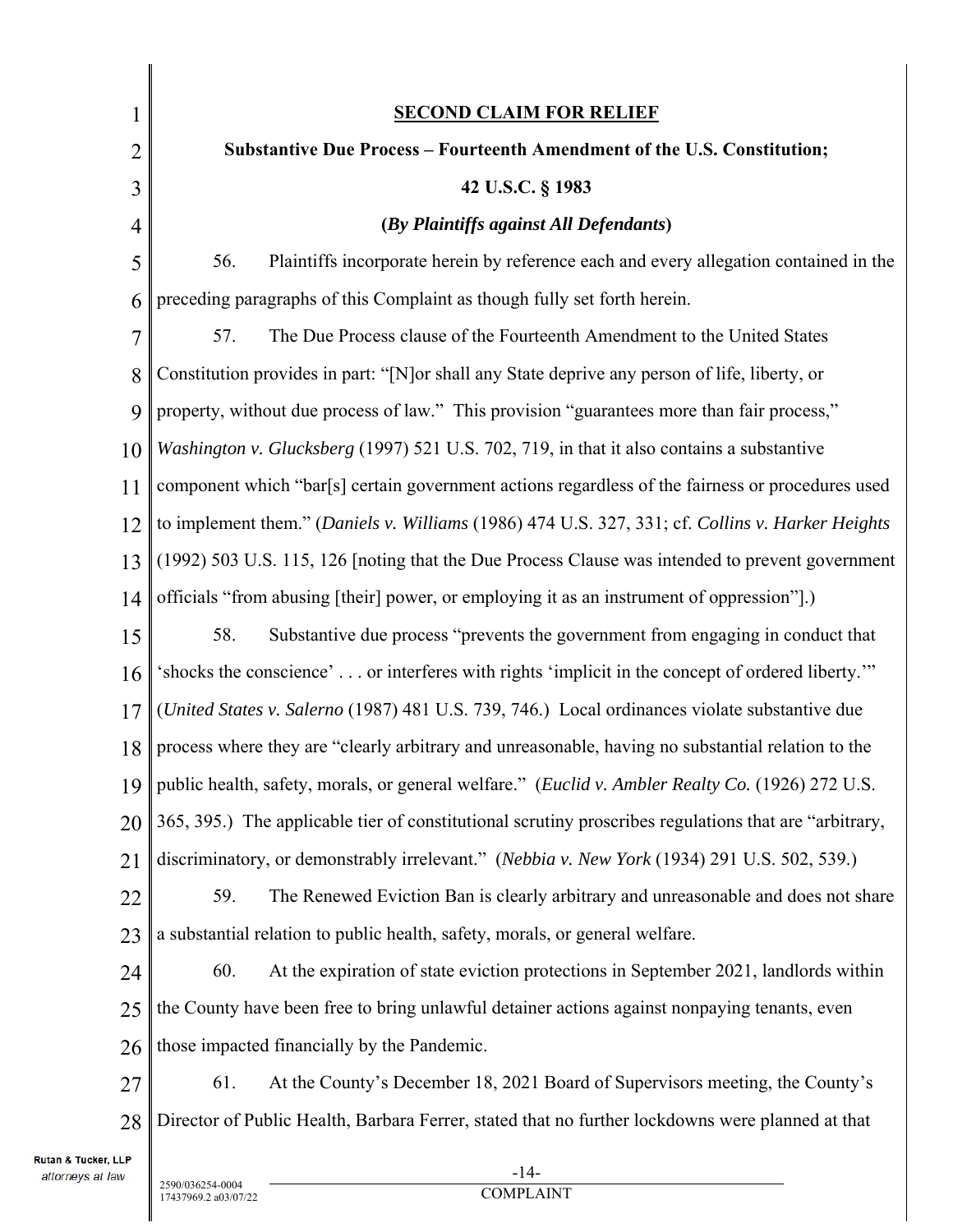1 time due to a strong vaccination rate and other public health measures currently in place.

2 3 4 5 6 7 8 9 Specifically, Ms. Ferrer stated: "I know that the thing that's top of mind is, do we see in this near future closing back down our stores, telling people they have to stay home? And my hope is no. But that's a hope. And it really depends on us being able to use these new tools we have to the best of our ability to actually be able to mitigate against this pretty big threat that we all face with Omicron." She also stated: "But what I do want to note is we're not where we were last year; we have new tools, so we don't need to do what we did last year." In other words, there is zero evidence at this point in time that County mandates will further put people out of work by way of business closures.

10 11 12 13 14 62. The January 25, 2022 Resolution adopting the Renewed Eviction Ban, however, recites without any evidentiary support that "COVID-19 is causing, and is expected to continue to cause, serious financial impacts to Los Angeles County residents and business, including the substantial loss of income due to illness, business closures, loss of employment, or reduced hours, thus impeding their ability to pay rent."

15 16 17 18 19 20 21 22 23 24 25 26 27 28 63. That the County adopted its Renewed Eviction Ban in January 2022, purportedly on the basis of a rise in Omicron-variant cases, to take effect in April for nonpayment of rent (and potentially lasting through June 30, 2023 for those tenants with household incomes at or below 80% of AMI), all while evictions have been possible within the County since October 2021 (and with no indication of the feared "flood" of evictions occurring, even during the Omicron surge), further demonstrates that the County did not enact the Renewed Eviction Ban due to concerns regarding the Omicron variant as stated in the January 25 Resolution. In fact, language in the Motion adopting the January 25 Resolution betrays the true reason for extending the Ban: to buy the County time to "examine [the County's] existing permanent protections to determine whether changes and/or additions should be made based on the lessons learned over the past two years." In other words, the Renewed Eviction Ban is being used by the County to ultimately buttress other, permanent tenant protections. Such subterfuge shocks the conscience — the County is forcing landlords to shoulder the financial burden whilst it takes the "lessons it has learned" in doing so to craft permanent regulations against those very property owners. Indeed, the County's actions are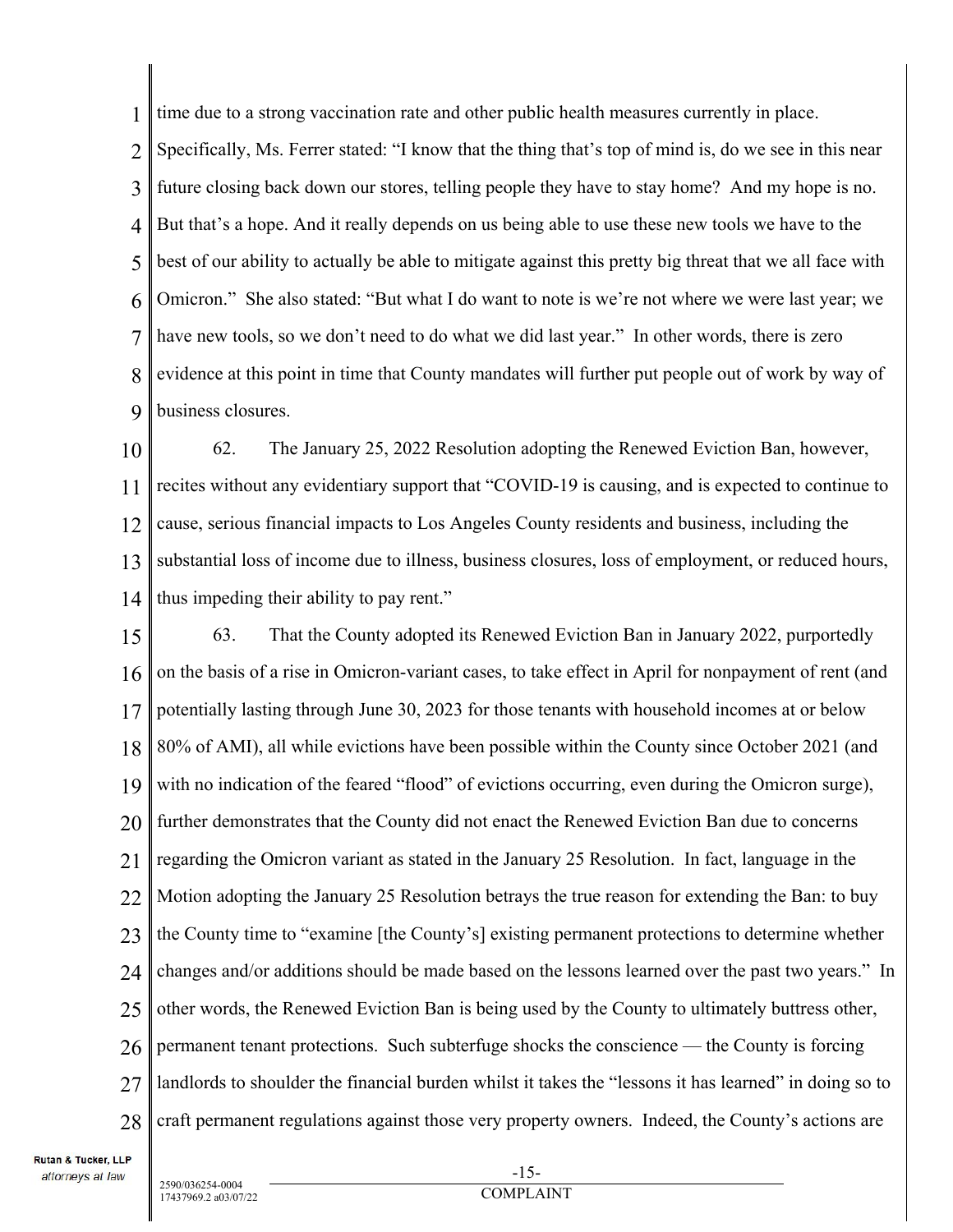1 2 3 4 5 6 7 8 9 10 11 12 13 14 15 16 17 18 19 20 21 22 23 24 25 26 27 28 -16 arbitrary and discriminatory, and the Renewed Eviction Ban is demonstrably irrelevant to the real purposes underlying its enactment. 64. In the absence of declaratory and injunctive relief, property owners will continue to be irreparably harmed and to be subjected to this deprivation of rights guaranteed to them by the United States Constitution. 65. Plaintiffs found it necessary to engage the services of private counsel to vindicate their members' rights under the law. Plaintiffs are therefore entitled to an award of attorney's fees and litigation expenses as allowed by law. **THIRD CLAIM FOR RELIEF Void for Vagueness – Fourteenth Amendment of the U.S. Constitution; 42 U.S.C. § 1983 (***By Plaintiffs against All Defendants***)**  66. Plaintiffs incorporate herein by reference each and every allegation contained in the preceding paragraphs of this Complaint as though fully set forth herein. 67. The Due Process clause of the Fourteenth Amendment to the United States Constitution provides in part: "[N]or shall any State deprive any person of life, liberty, or property, without due process of law." 68. A law is unconstitutionally vague under procedural due process principles unless it is "sufficiently clear so as not to cause persons 'of common intelligence . . . necessarily [to] guess at its meaning and 'to differ as to its application,'" *United States v. Makowski* (9th Cir. 1997) 120 F.3d 1078, 1080, or if it does not adequately inform people of "what is required of them," *F.C.C. v. Fox Television Stations, Inc.* (2012) 567 U.S. 239, 253. 69. Plaintiffs' members have a legitimate property interest, grounded in state law, in the property they own and in the right to retake possession of that property pursuant to California's unlawful detainer process. 70. The Renewed Eviction Ban's self-certification provisions rely on definitions relating to "Financial Impacts Relating to COVID-19." The Ban defines "Financial Impacts" to include (1) "Substantial loss of household income caused by the COVID-19 pandemic"; (2) "Loss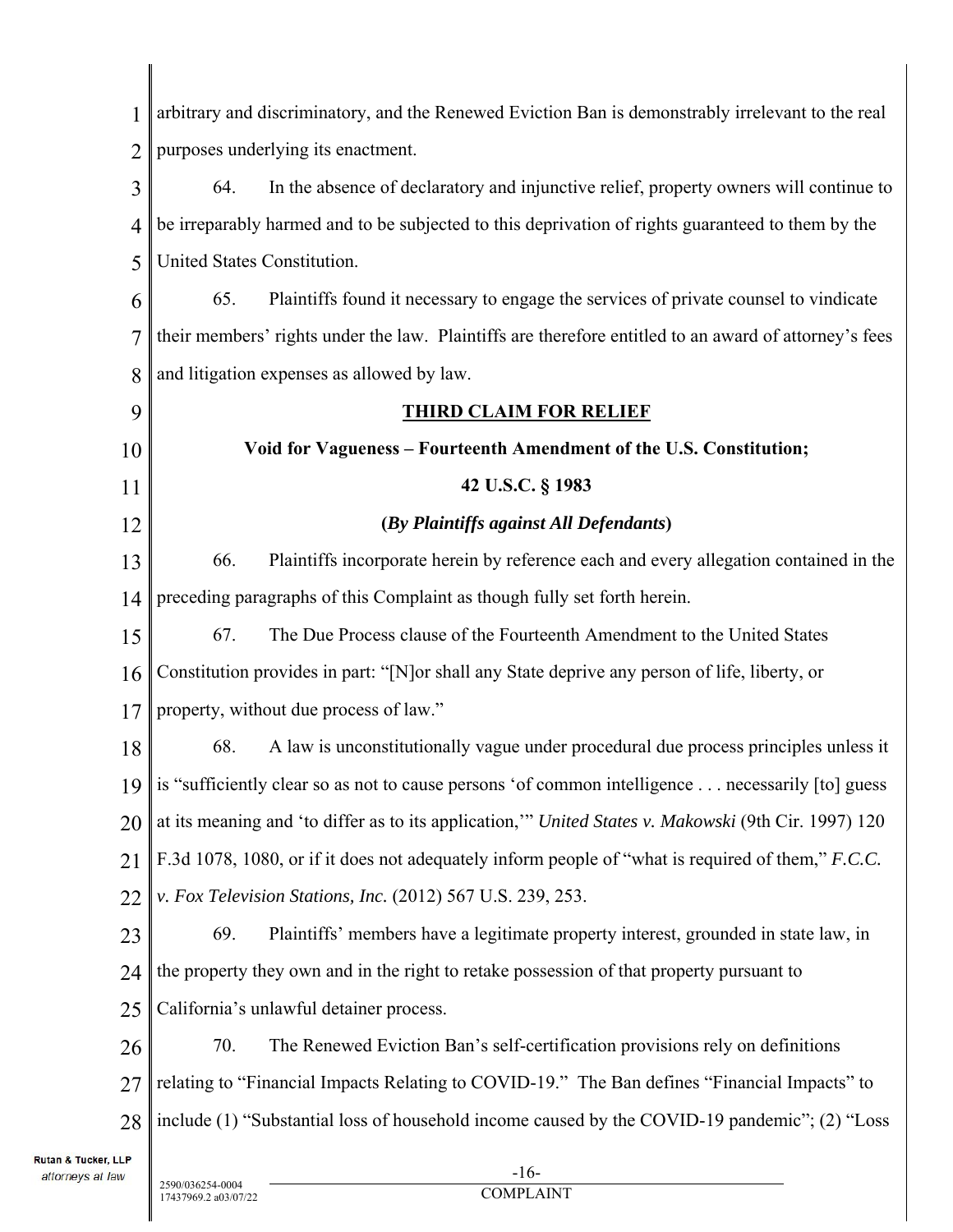1 2 3 4 5 6 7 8 9 10 11 of revenue or business by Tenants due to business closure"; (3) "Increased costs"; (4) "Reduced revenues or similar reasons impacting a Tenant's inability to pay rent due"; (5) "Loss of compensable hours of work or wages, layoffs"; and (6) "Extraordinary out-of-pocket medical expenses." These financial impact categories are vague and undefined. Indeed, there is no framework to determine whether "loss of household income" is "substantial," whether "increased costs" of even \$1 would suffice, or whether the loss of one compensable hour satisfy the County's criteria. The Ban violates property owners' procedural due process rights, and is void for vagueness, because it fails to provide them fair notice of the Ban's requirements and obligations, is so standardless as to provide for arbitrary and discriminatory enforcement, invites unreviewable abuse by tenants, and deprives property owners of any procedural opportunity to discern—let alone challenge—the reasoning for self-certification based on these undefined circumstances.

12 13 14 15 16 17 18 19 20 21 22 23 24 25 26 71. As set forth in the foregoing allegations, the Renewed Eviction Ban's failure to define these phrases robs landlord owners of fair notice of when a tenant is eligible to avoid eviction. Tenants' ability to self-certify financial hardship based on, for example, the naked claim that they have suffered "increased costs," or even a de minimis "loss of compensable hours of work or wages" or "reduced revenues" as a consequence of COVID-19 keeps landlords in the dark about the precise nature of their tenants' purported hardship. The lack of any evidentiary obligations for tenants and fair notice to landlords makes the self-certification process ripe for abuse. The same is true for the other categories, including what constitutes a "substantial loss of household income," "loss of revenue . . . due to business closure," and "extraordinary out-ofpocket medical expenses," and are equally as vague. None of these terms is defined, and, in fact, are so vague that they cause persons of "common intelligence" to guess as to whether, for example, "increased costs" includes simple inflation due to the ongoing supply chain issues relating to COVID-19, or a multitude of other circumstances only tangentially related to the Pandemic. Because these categories lack any precision whatsoever, their application will necessarily cause the Ban's provisions to differ wildly from tenant to tenant.

27 28 72. Because the law provides landlords with no notice about what circumstances prohibit them from evicting tenants, it essentially delegates the authority to determine the scope of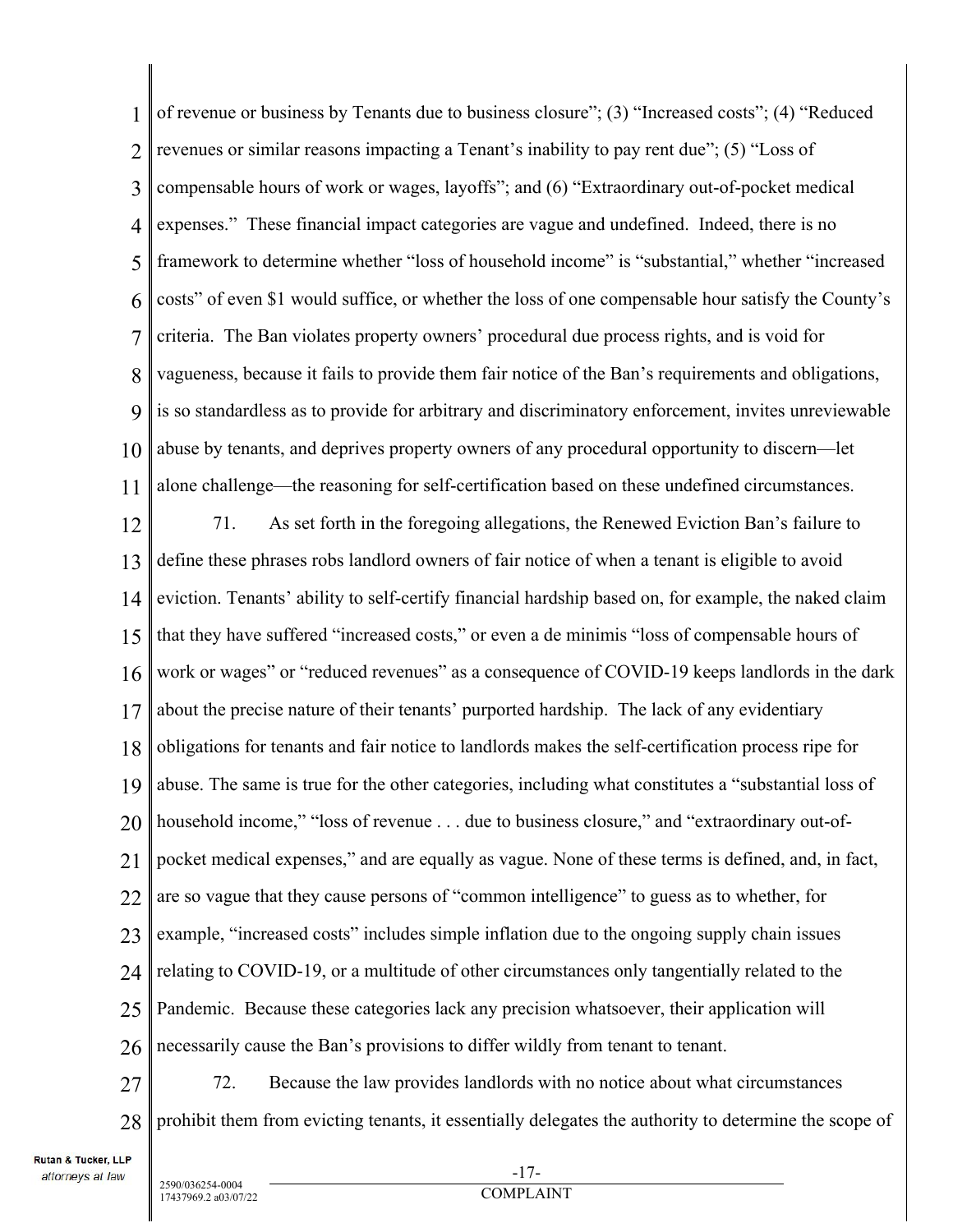| 1  | the Renewed Eviction Ban to tenants themselves. That flies in the face of due process principles,     |  |  |
|----|-------------------------------------------------------------------------------------------------------|--|--|
| 2  | which require "that regulated parties know what is required of them so they may act                   |  |  |
| 3  | accordingly." (Fox Television Stations, supra, 567 U.S. 239 at p. 253; see also Chrysafis, 141 S.     |  |  |
| 4  | Ct. at p. 2482 ["no man can be the judge in his own case"]).                                          |  |  |
| 5  | Likewise, the contentless nature of these categories will result in arbitrary and<br>73.              |  |  |
| 6  | discriminatory enforcement, as they provide no standards to guide their application.                  |  |  |
| 7  | 74.<br>Defendants are depriving property owners of their property rights by means of a                |  |  |
| 8  | constitutionally violative and self-serving hardship certification, including by implementing the     |  |  |
| 9  | Ban's provisions foreclosing property owners from commencing or prosecuting eviction                  |  |  |
| 10 | proceedings once a self-certification of hardship has been submitted.                                 |  |  |
| 11 | Acting under color of state law, Defendants have caused, and will continue to<br>75.                  |  |  |
| 12 | cause, property owners to be deprived of their property without due process in violation of their     |  |  |
| 13 | due process rights under the Fourteenth Amendment.                                                    |  |  |
| 14 | 76.<br>In the absence of declaratory and injunctive relief, property owners will continue to          |  |  |
| 15 | be irreparably harmed and to be subjected to this deprivation of rights guaranteed to them by the     |  |  |
| 16 | United States Constitution.                                                                           |  |  |
| 17 | Plaintiffs found it necessary to engage the services of private counsel to vindicate<br>77.           |  |  |
| 18 | their members' rights under the law. Plaintiffs are therefore entitled to an award of attorney's fees |  |  |
| 19 | and litigation expenses as allowed by law.                                                            |  |  |
| 20 | <b>FOURTH CLAIM FOR RELIEF</b>                                                                        |  |  |
| 21 | <b>Declaratory Relief</b>                                                                             |  |  |
| 22 | Code of Civil Procedure § 1060                                                                        |  |  |
| 23 | (By Plaintiffs Against all Defendants)                                                                |  |  |
| 24 | Plaintiffs incorporate herein by reference each and every allegation contained in the<br>78.          |  |  |
| 25 | preceding paragraphs of this Complaint as though fully set forth herein.                              |  |  |
| 26 | 79.<br>An actual controversy has arisen and now exists between Plaintiffs and their                   |  |  |
| 27 | members, on the one hand, and Defendants, on the other, concerning the legal effect of the            |  |  |
| 28 | County's Renewed Eviction Ban. Plaintiffs contend, for the aforesaid reasons, that the Renewed        |  |  |
| LР |                                                                                                       |  |  |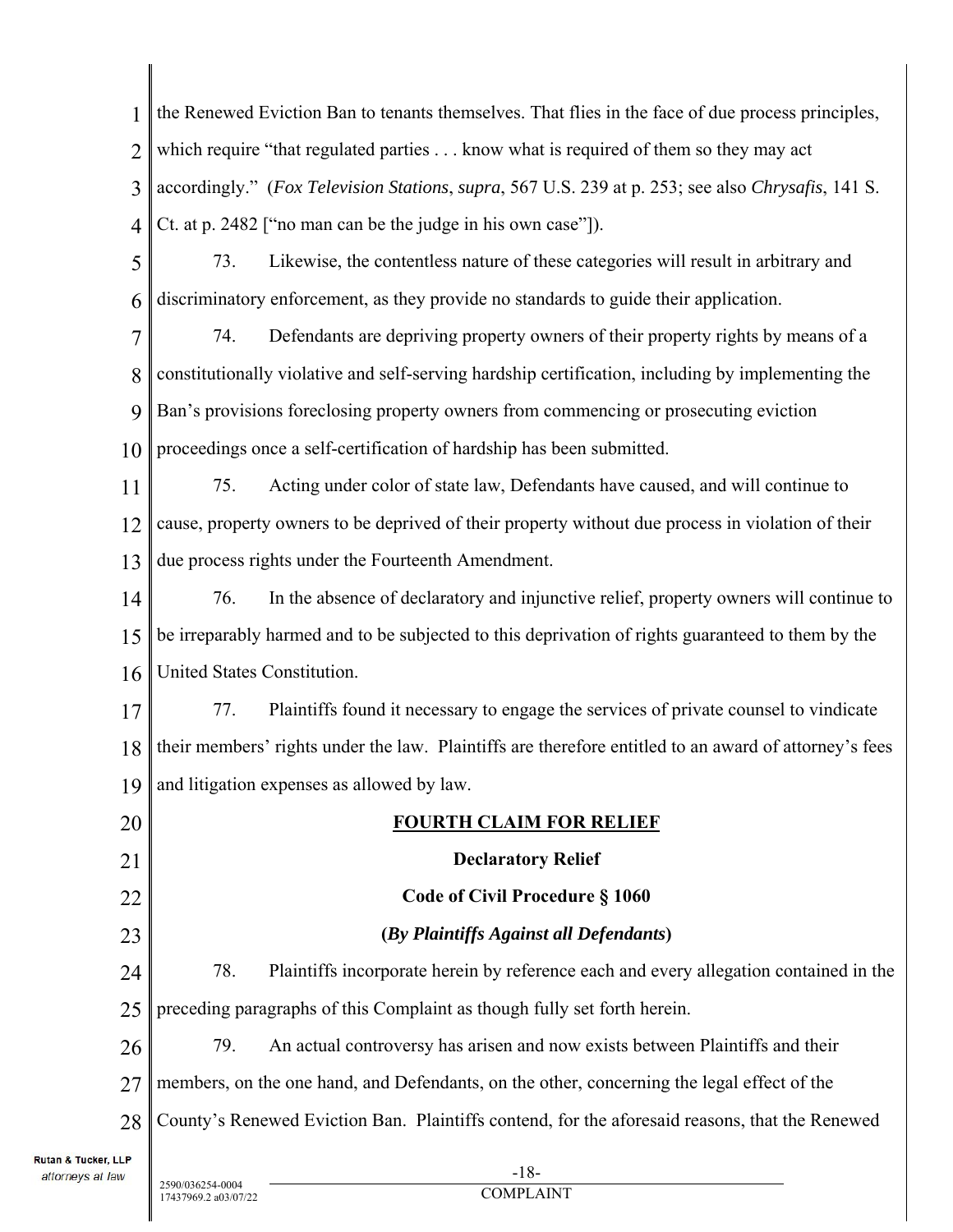| 1              | Eviction Ban is illegal and violates procedural and substantive due process as guaranteed by the    |  |  |
|----------------|-----------------------------------------------------------------------------------------------------|--|--|
| $\overline{2}$ | Fourteenth Amendment to the United States Constitution. Plaintiffs are informed and believe, and    |  |  |
| 3              | thereon allege, that Defendants deny that the Renewed Eviction Ban violates the rights and          |  |  |
| 4              | guarantees secured by the Fourteenth Amendment to the United States Constitution.                   |  |  |
| 5              | Plaintiffs desire a judicial determination of Plaintiffs' and Defendants' respective<br>80.         |  |  |
| 6              | rights and duties concerning the validity of the Renewed Eviction Ban.                              |  |  |
| $\overline{7}$ | 81.<br>A declaration is necessary and appropriate at this time in order that Plaintiffs and         |  |  |
| 8              | Defendants may ascertain their rights and duties with respect to the validity and enforceability of |  |  |
| 9              | the Renewed Eviction Ban. In particular, bringing this suit for declaratory relief will enable the  |  |  |
| 10             | Court to ascertain the rights and duties of all parties without necessitating multiple lawsuits.    |  |  |
| 11             | <b>PRAYER FOR RELIEF</b>                                                                            |  |  |
| 12             | WHEREFORE, Plaintiffs pray for an order and judgment against Defendants, and each of                |  |  |
| 13             | them, as follows as to all causes of action:                                                        |  |  |
| 14             | A declaration that the County's Renewed Eviction Ban is facially unconstitutional<br>1.             |  |  |
| 15             | in its entirety under the Fourteenth Amendment to the United States Constitution;                   |  |  |
| 16             | In the alternative, a declaration that each of the challenged portions and provisions<br>2.         |  |  |
| 17             | of the Renewed Eviction Ban are facially unconstitutional under the Fourteenth Amendment to the     |  |  |
| 18             | United States Constitution;                                                                         |  |  |
| 19             | A preliminary injunction and permanent injunction enjoining Defendant from<br>3.                    |  |  |
| 20             | implementing or enforcing the Renewed Eviction Ban, or, in the alternative, of implementing or      |  |  |
| 21             | enforcing each of its challenged provisions;                                                        |  |  |
| 22             | An award of fees, costs, expenses, and disbursements, including attorneys' fees and<br>4.           |  |  |
| 23             | costs to which Plaintiffs are entitled pursuant to 42 U.S.C. § 1988; and                            |  |  |
| 24             | 5.<br>Such other and further relief as the Court may deem just and proper.                          |  |  |
| 25             |                                                                                                     |  |  |
| 26             |                                                                                                     |  |  |
| 27             |                                                                                                     |  |  |
| 28             |                                                                                                     |  |  |
| , LLP<br>law   | $-19-$                                                                                              |  |  |
|                | 2590/036254-0004                                                                                    |  |  |

Rutan & Tucker, attorneys at

17437969.2 a03/07/22

Ш

 $\mathbf{I}$